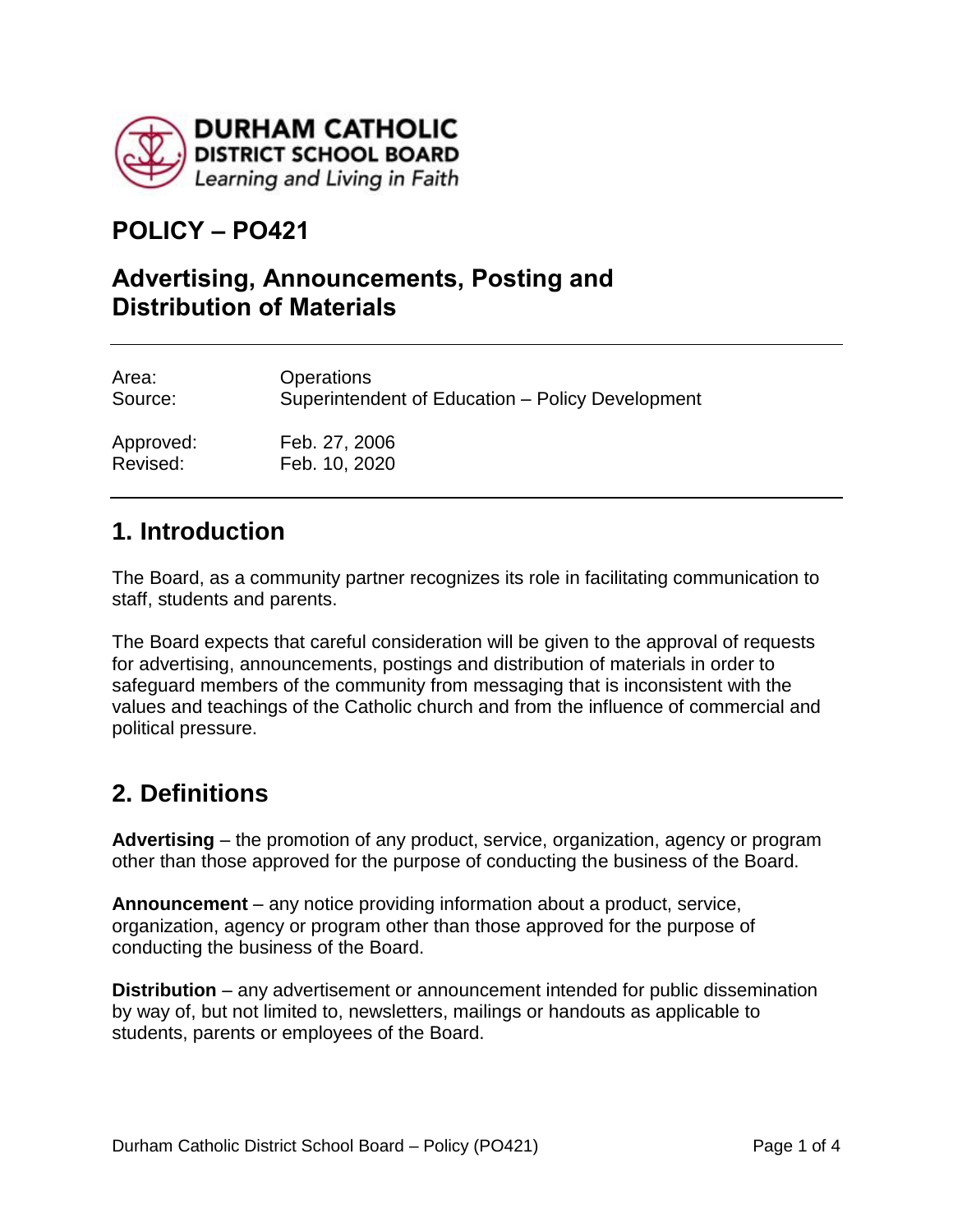**Posting** – any advertisement or announcement intended for public dissemination by way of, but not limited to, a bulletin board, electronic ticker board, website or any combination thereof.

# **3. Purpose**

The purpose of this policy is to provide the criteria for advertising, making announcements, distributing and posting materials on Board premises, or to students, parents and employees under the jurisdiction of the Board.

# **4. Application / Scope**

This policy applies to, but not limited to, all requests made from individuals, parishes, community groups, government agencies or Board employees.

# **5. Principles**

#### **5.1 The Board believes that:**

- 5.1.1 the community appreciates and values receiving information regarding community programs and events;
- 5.1.2 it has a responsibility as a community partner to support efforts in facilitating communication within the community;
- 5.1.3 staff in a supervisory capacity, including but not limited to, supervisory officers, principals and other supervisors are in the best position to assess the merits of requests under this policy;
- 5.1.4 approval of requests made under this policy should reflect the best interests of the Catholic learning community;
- 5.1.5 in approving requests under this policy, it has a responsibility to protect students, parents and staff from commercial and political influence;
- 5.1.6 it has a duty to entrust appropriate staff with the right to approve or deny requests made under this policy.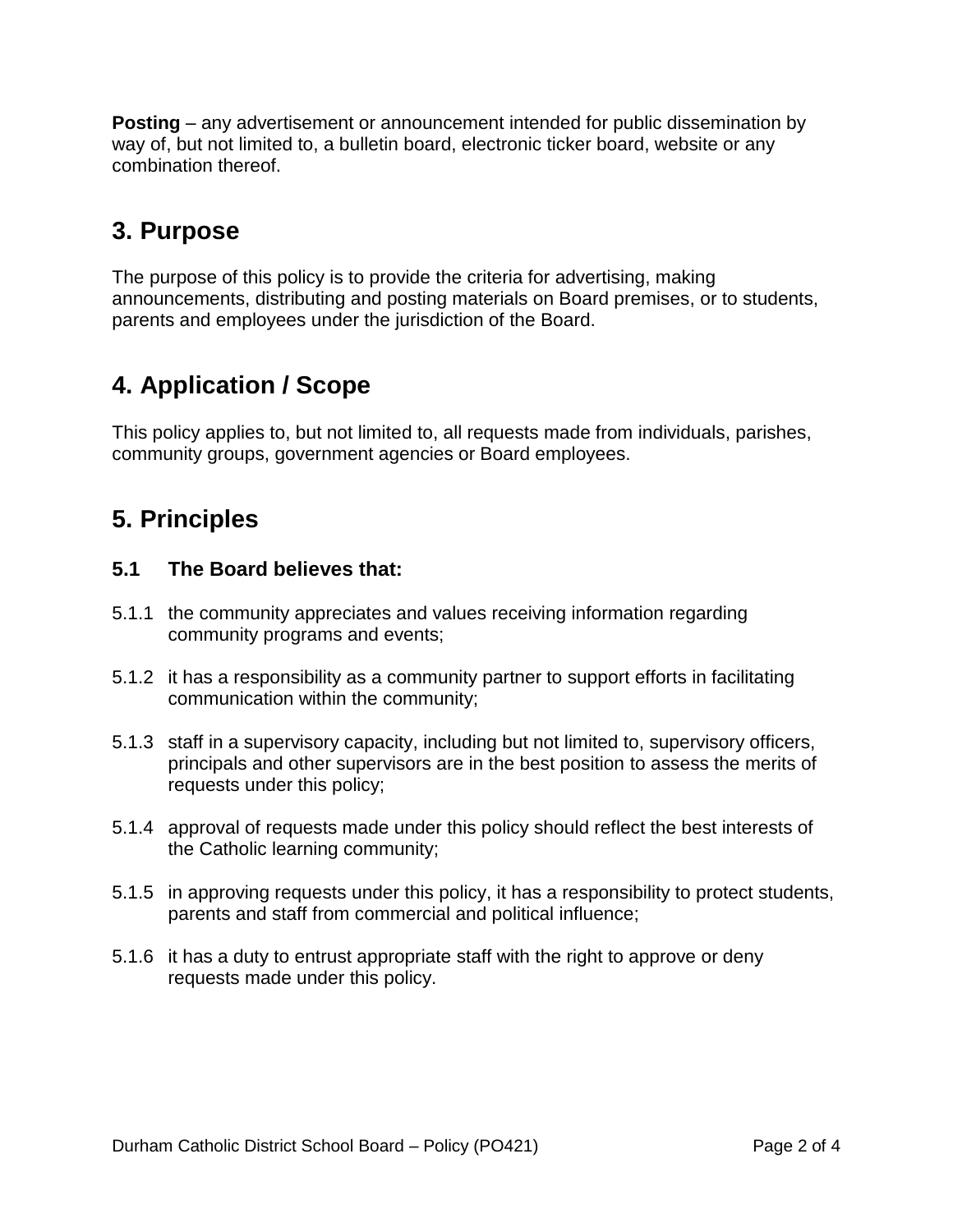## **6. Requirements**

- 6.1 The Director of Education shall issue administrative procedures to support this policy and to amend them thereafter as the need arises.
- 6.2 All requests under this policy shall be made directly to the appropriate supervisor as applicable. Requests to a specific school shall be forwarded directly to the Principal of the school.
- 6.3 All requests for advertising, announcements, postings and distribution of materials on Board premises or to students, parents and staff under the jurisdiction of the Board, shall be approved by the appropriate supervisor or principal.
- 6.4 Requests which endorse, directly or indirectly, any commercial enterprise, or political point of view shall not be approved.
- 6.5 Requests, from non-profit organizations, which promote a product, service or program, may be approved by the appropriate supervisor or principal.
- 6.6 Request for distribution of material approved by the appropriate supervisor must include the supply of all materials to the school(s) involved.
- 6.7 In approving requests staff rendering a decision shall ensure that:
	- a) the content shall be consistent with the values and the teachings of the Catholic church;
	- b) the communication promotes the best interests of students, parents or staff as applicable;
	- c) all approvals support the Board's positive relations with recognized community groups;
	- d) the approvals promote the benefit of the Catholic learning community;
	- e) any approvals in no way may be perceived to endorse an enterprise or its related products or service, except where these are part of approved fundraising campaigns;
	- f) copies of any communication approved under this policy shall be kept on file and be accessible for a period of one year for information and review as required.